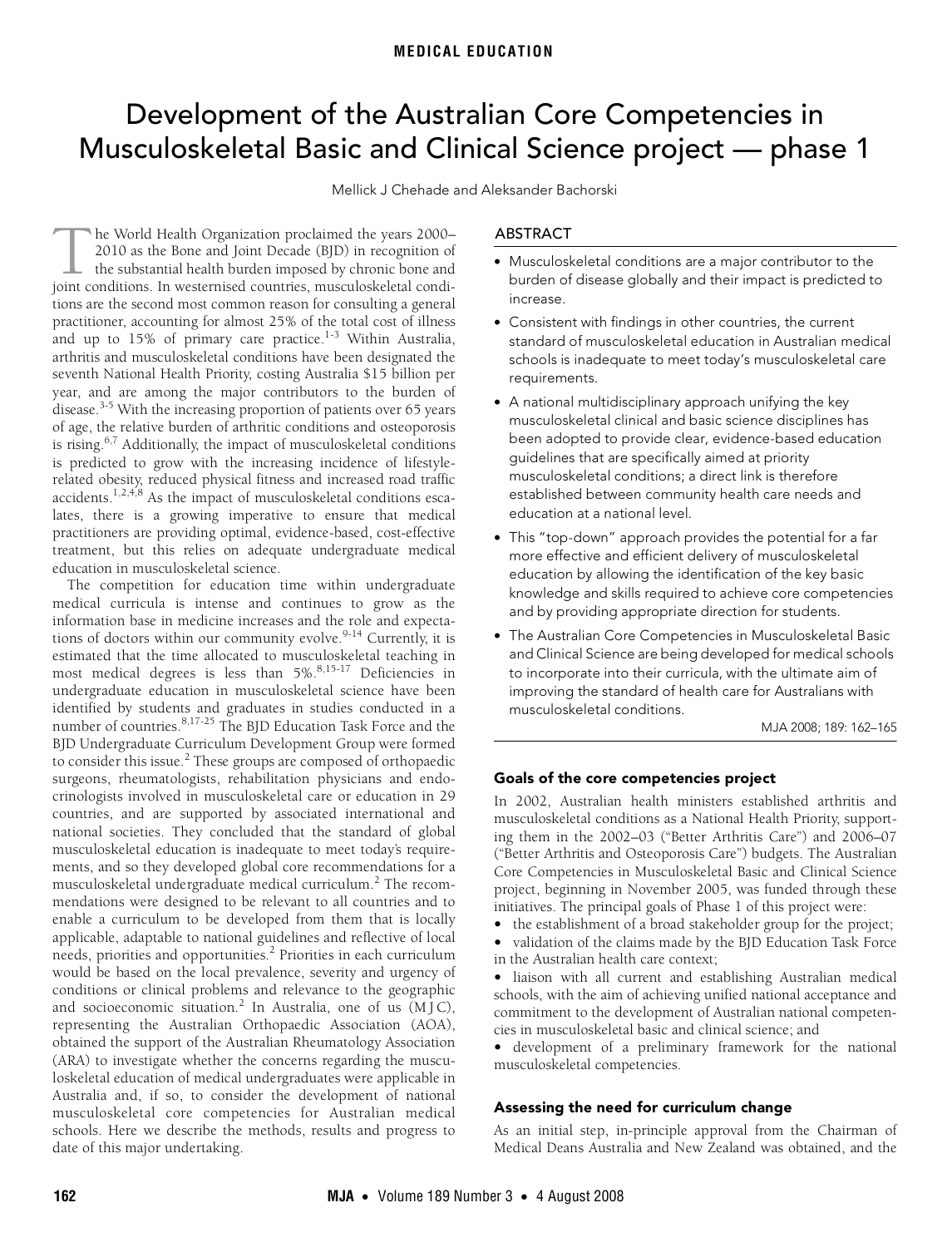## 1 Results of consultation about the need for core competencies

#### Medical schools

- Most medicals schools reported difficulties in reconciling the skills and core knowledge demanded of their graduates against the realities of the increasing scientific information base.
- Decreasing resources and insufficient time to teach general and applied anatomy adequately were identified as ongoing problems, particularly in musculoskeletal science, where a sound knowledge of applied anatomy is critical for competency.
- Difficulties were compounded by the implementation in most universities of "problem-based learning" curricula, which do not appear to be achieving acceptable results in the specific area of musculoskeletal science, predominantly because of insufficient time to obtain or retain the necessary core knowledge in anatomy.
- Australian Medical Students' Association
- Students perceived a lack of basic science being taught and a lack of direction in what to learn, especially in anatomy.
- Following musculoskeletal clinical attachments, students expressed a lack of confidence in being able to adequately manage routine musculoskeletal cases, particularly common emergency and traumatic conditions.
- Students reported that insufficient or conflicting training in basic musculoskeletal physical examination techniques, depending on which orthopaedic surgeon, rheumatologist or general practitioner taught them, caused significant confusion.
- Students found a lack of clear direction and detail as to what the learning priorities were and why.

relevant curriculum coordinators from each Australian medical school were invited to participate in the initiative. A project team (both of us) visited all 17 current and yet to be accredited Australian medical schools to ascertain the opinions and experiences of relevant staff concerning the standard of musculoskeletal undergraduate education (Deakin University was not visited, as its medical degree program was not established at that time). The Australian Medical Students' Association (AMSA) was also contacted following concerns raised by students regarding their musculoskeletal education.

Consultations with medical schools, academic and teaching orthopaedic surgeons (through the National Undergraduate Committee of the AOA), and the AMSA identified that the problems described by the BJD Education Task Force were indeed applicable in the Australian context (Box 1). All participants welcomed the proposal for the development of Australian Core Competencies in Musculoskeletal Basic and Clinical Science, and support from other significant stakeholders in musculoskeletal medicine was obtained from key professional organisations (Box 2).

# The national working group

A national working group was assembled, consisting of a nominated musculoskeletal curriculum representative from each Australian medical school. A 2-day workshop was held in April 2006 (see *Acknowledgements* for list of participants) to explore common goals in the field of musculoskeletal science and how they might be achieved. Agreement was achieved in the form of a nine-point statement of objectives (Box 3).

The achievement of these agreed objectives signalled the successful completion of Phase 1 of the project. The next phases

## 2 Organisations supporting the Australian Core Competencies in Musculoskeletal Basic and Clinical Science project

Steering committee representation Australian Orthopaedic Association Medical Deans Australia and New Zealand Australian and New Zealand Bone and Mineral Society Australian Rheumatology Association Consumers Health Forum of Australia University of Adelaide University of Melbourne Australasian Faculty of Rehabilitation Medicine Royal Australian College of General Practitioners Australian Medical Association Australian Medical Students' Association Australian Physiotherapy Association Council of Deans of Nursing and Midwifery (Australia and New Zealand) Working group representation Flinders University James Cook University Monash University University of Newcastle Osteoporosis Australia Arthritis Foundation Australasian College for Emergency Medicine Australian College of Rural and Remote Medicine Australasian Faculty of Musculoskeletal Medicine Australian Institute of Sport Children's Hospital at Westmead Flinders Medical Centre Hanson Institute Pharmacy Guild of Australia National Prescribing Service Repatriation General Hospital, Adelaide Royal Adelaide Hospital Royal Australasian College of Physicians Royal Australasian College of Surgeons Sansom Institute University of Queensland University of Melbourne University of New South Wales University of Sydney University of Western Australia Women's and Children's Hospital, Adelaide

involve the development of the actual Australian Core Competencies in Musculoskeletal Basic and Clinical Science.

# **Discussion**

Any education strategy must start with the knowledge of what to teach. Two weaknesses of many teaching guidelines are ambiguity and a lack of specific detail. For example, to claim that more teaching of anatomy is required is insufficient and merely an opinion. There needs to be a very clear statement of what anatomy,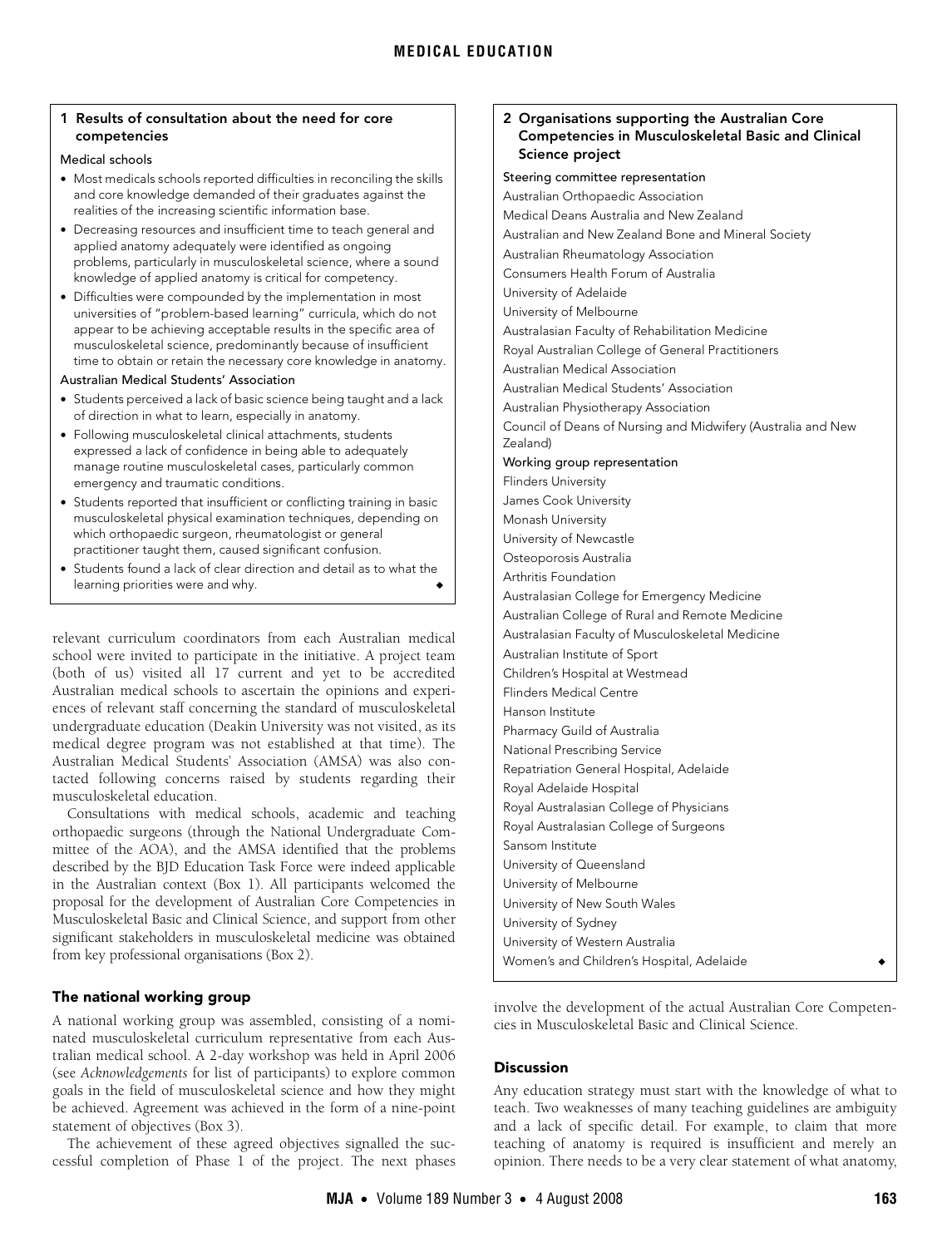# **MEDICAL EDUCATION**

in what detail and why. This is much more readily achievable if the knowledge, skills and attitudes required in relation to a specific competency are defined. Definition also greatly facilitates curriculum planning and the development of appropriate assessment tools. This project plans to expand on and define core competencies based on the BJD *Global core recommendations for a musculoskeletal undergraduate curriculum*, [2](#page-3-5) facilitating their integration into any curriculum (Box 4).

The competencies will be defined by a series of eight national working groups, which will bring together content and educational experts from a range of academic, consumer and professional organisations (Box 4). Assessment tools will be developed in tandem with the competencies. Considerable effort has been invested in developing a multidisciplinary, diverse infrastructure that incorporates clinicians, educators, students and patients to ensure the success of the project (Box 2).

An evaluation strategy will be built into the process for implementing core competencies. A baseline survey of graduating medical students (identifying knowledge, skills and attitudes in musculoskeletal medicine) will be undertaken before implementation, and a complementary survey of orthopaedic specialists and GPs will gauge their perceptions of medical graduate knowledge and skills.

This project aims to clearly delineate core musculoskeletal competencies that should be achieved during undergraduate training from competencies that can and should be deferred to postgraduate or specialist training. This process will allow the development of a "musculoskeletal competencies road map" that will vertically integrate education from the undergraduate setting through to postgraduate medical specialty training in various fields. Such a map will greatly facilitate planning for post-medical school education. A future aim is to improve the overall delivery of musculoskeletal care by *all* Australian health care professionals by establishing a minimum national baseline standard for musculoskeletal education, targeted not only at medical graduates, but also at allied health practitioners. A horizontal integration of multidisciplinary education such as this would ensure that all Australian health care professionals are suitably equipped to address the increasing impact of musculoskeletal conditions in Australia. The scope of the education is also aimed at patients, both directly and through improved doctor–patient education. With the chronic nature of many musculoskeletal conditions and the influence of lifestyle choices, there is an increasing need to develop and direct patients towards self-management strategies. These strategies need to become as fundamental to the management of patients with musculoskeletal conditions as is "ABC" in resuscitation.

# Conclusion

The overall aim of the establishment of Australian Core Competencies in Musculoskeletal Basic and Clinical Science is to improve the health-related outcomes for Australians with musculoskeletal conditions by raising the quality of health care. The standard of education provided to undergraduate medical students in Australia in the area of musculoskeletal science needs to dramatically improve to reflect the increasing burden that musculoskeletal conditions place on the Australian health care system and the community. This should be greatly facilitated by clearly defined, evidence-based core competencies in musculoskeletal medicine that have been developed and agreed upon via wide consultation

#### 3 Objectives agreed by the national working group

- To develop National Core Competencies in Musculoskeletal Basic and Clinical Science.
- To use the general outcome learning objectives of the Bone and Joint Decade Education Task Force's recommendations as the basis for the development of the national core competencies.
- To ensure that these competencies are appropriate for the clinical requirements of an intern starting work in the Australian health care system before starting further postgraduate studies.
- To ensure that graduating medical students possess sufficient skills and core knowledge, and appropriate attitudes, to enable them to advance these competencies through further learning and clinical experience.
- To develop standardised, evidence-based, musculoskeletal examination protocols where applicable.
- To develop a national repository of teaching and assessment resources.
- To ensure that these resources will be based on current, evidencebased, best-practice guidelines as recommended by the Australian national clinical and scientific authorities.
- To develop valid means of assessing these core competencies.

4 Core musculoskeletal competencies to be developed

• To develop and implement monitoring and evaluation processes to measure the effect of the competency standards on subsequent learning, clinical practice and population health outcomes.

| Working group                                | Competency                                                                                                                                                                                                               |
|----------------------------------------------|--------------------------------------------------------------------------------------------------------------------------------------------------------------------------------------------------------------------------|
| Physical<br>examination                      | Physical examination of patients presenting with<br>musculoskeletal-related signs and symptoms                                                                                                                           |
| Red flag<br>emergencies                      | Recognition and examination of conditions that<br>require urgent intervention and specialist<br>management                                                                                                               |
| Basic science                                | Anatomy, physiology, pathology and biology                                                                                                                                                                               |
| Patient education<br>and self-<br>management | Principles and practice of patient education and<br>self-management                                                                                                                                                      |
| Procedural skills                            | Practical skills, such as plastering, joint injections<br>and aspiration                                                                                                                                                 |
| Rehabilitation                               | Principles and practice of rehabilitation medicine                                                                                                                                                                       |
| Clinical science                             | Musculoskeletal conditions specifically related<br>to anatomical areas (eg, conditions of the hand<br>and wrist, knee and hip, and shoulder) and<br>medical conditions, such as arthritis,<br>osteoporosis and infection |
| Assessment                                   | Role is to review and revise assessment tools and<br>processes suggested by the other seven working<br>groups                                                                                                            |

at the national level, and which are based on an international consensus.

#### Acknowledgements

We thank Peter Brooks and Justin Beilby for their help, particularly in the very early stages of the project; the Australian Government Department of Health and Ageing for financial support; and Kathy Stiller, who provided medical